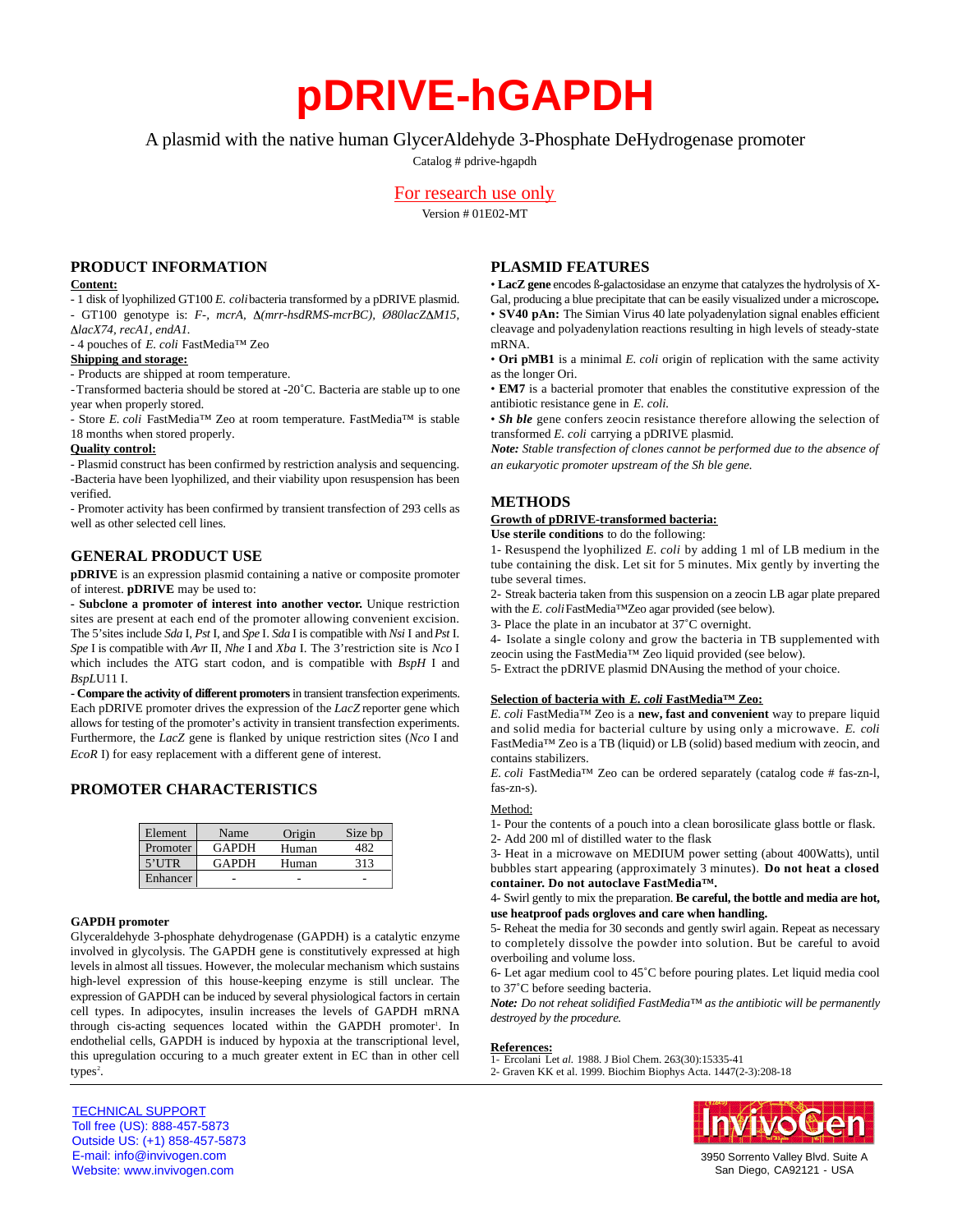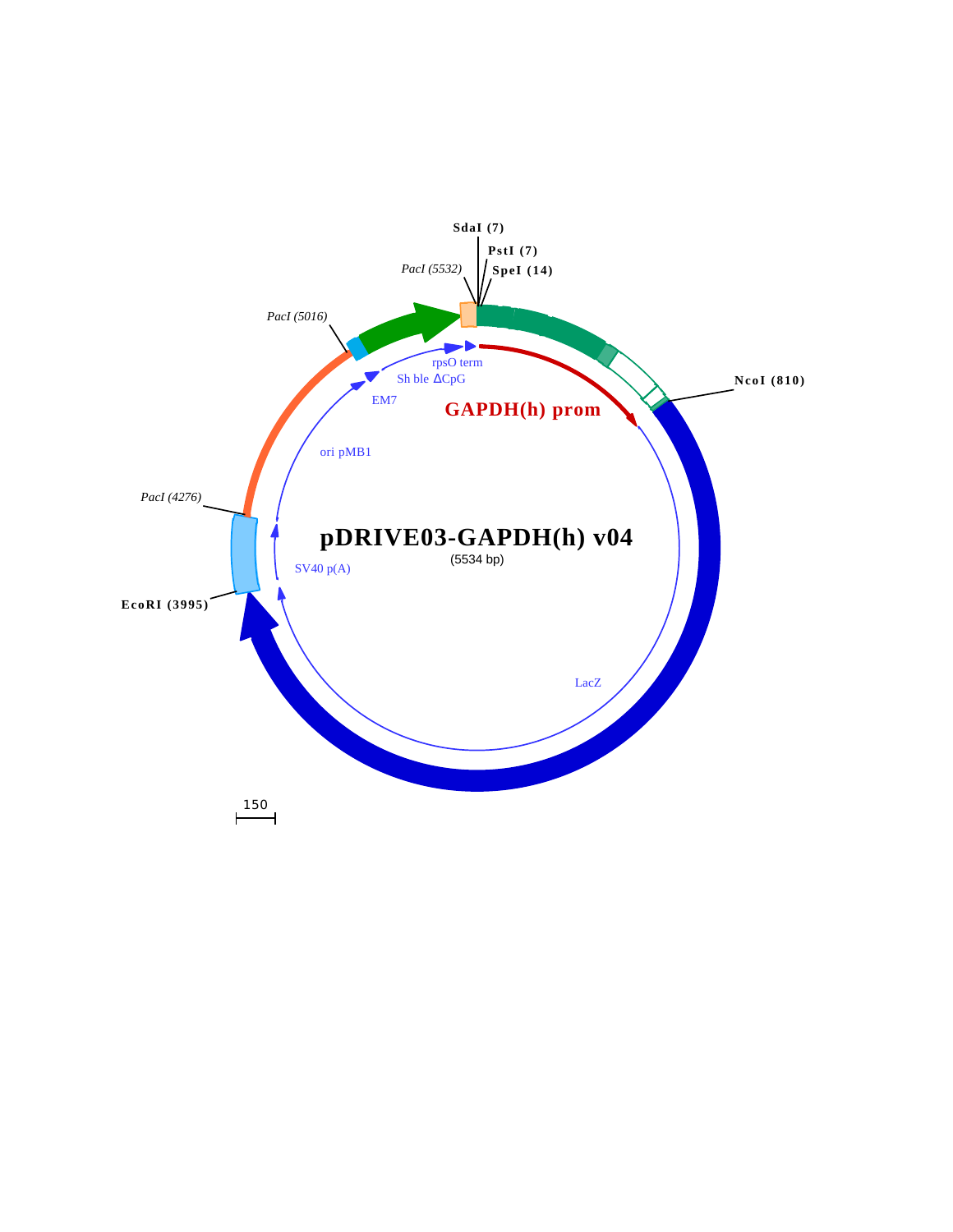$PstI(7)$ 

201

301 401

501

- 601
- 701

#### $Ncal(810)$

801 CTGAGACACCATGGGGGGTTCTCATCATCATCATCATCATGGTATGGCTAGCATGACTGGTGGACAACCAAATGGGTCGGGATCTGTACGACGATGACGAT  $\blacktriangleright$ MetGlyGlySerHisHisHisHisHisHisGlyMetAlaSerMetThrGlyGlyGlnGlnMetGlyArgAspLeuTyrAspAspAspAsp 901 AAGGTACCTAAGGATCAGCTTGGAGTTGATCCCGTCGTTTTACAACGTCGTGACTGGGAAAACCCTGGCGTTACCCAACTTAATCGCCTTGCAGCACATC 31 LysValProLysAspGInLeuGlyValAspProValValLeuGInArgArgAspTrpGluAsnProGlyValThrGInLeuAsnArgLeuAlaAlaHisP 1001 CCCCTTTCGCCAGCTGGCGTAATAGCGAAGAGGCCCGCACCGATCGCCCTTCCCAACAGTTGCGCAGCCTGAATGGCGAATGGCGCTTTGCCTGGTTTCC 64 roProPheAlaSerTrpArgAsnSerGluGluAlaArgThrAspArgProSerGlnGlnLeuArgSerLeuAsnGlyGluTrpArgPheAlaTrpPhePr 1101 GGCACCAGAAGCGGTGCCGGAAAGCTGGCTGGAGTGCGATCTTCCTGAGGCCGATACTGTCGTCGTCCCCTCAAACTGGCAGATGCACGGTTACGATGCG 97) oAlaProGluAlaValProGluSerTrpLeuGluCysAspLeuProGluAlaAspThrValValValProSerAsnTrpGlnMetHisGlyTyrAspAla 1201 CCCATCTACACCAACGTAACCTATCCCATTACGGTCAATCCGCCGTTTGTTCCCACGGAGAATCCGACGGGTTGTTACTCGCTCACATTTAATGTTGATG 131 ProlleTyrThrAsnValThrTyrProlleThrValAsnProProPheValProThrGluAsnProThrGlyCysTyrSerLeuThrPheAsnValAspG 1301 AAAGCTGGCTACAGGAAGGCCAGACGCGAATTATTTTGATGGCGTTAACTCGGCGTTTCATCTGTGCTGCAACGGGCGCTGGGTCGGTTACGGCCAGGA 164 luSerTrpLeuGInGluGlyGInThrArgIlellePheAspGlyValAsnSerAlaPheHisLeuTrpCysAsnGlyArgTrpValGlyTyrGlyGInAs 1401 CAGTCGTTTGCCGTCTGAATTTGACCTGAGCGCATTTTTACGCGCCGGAGAAAACCGCCTCGCGGTGATGGTGCTGCGTTGGAGTGACGGCAGTTATCTG 197 | pSerArgLeuProSerGluPheAspLeuSerAlaPheLeuArgAlaGlyGluAsnArgLeuAlaValMetValLeuArgTrpSerAspGlySerTyrLeu 1501 GAAGATCAGGATATGTGGCGGATGAGCGGCATTTTCCGTGACGTCTCGTTGCTGCATAAACCGACTACACAAATCAGCGATTTCCATGTTGCCACTCGCT 231 GluAspGlnAspMetTrpArgMetSerGlyl lePheArgAspValSerLeuLeuHisLysProThrThrGlnl leSerAspPheHisValAlaThrArgP 264∤ heAsnAspAspPheSerArgAlaValLeuGluAlaGluValGlnMetCysGlyGluLeuArgAspTyrLeuArgValThrValSerLeuTrpGlnGlyGl 1701 AACGCAGGTCGCCAGCGGCACCGCGCCTTTCGGCGGTGAAATTATCGATGAGCGTGGTGGTTATGCCGATCGCGTCACACTACGTCTGAACGTCGAAAAC 297<sup>}</sup> uThrGlnValAlaSerGlyThrAlaProPheGlyGlyGlul lel leAspGluArgGlyGlyTyrAlaAspArgValThrLeuArgLeuAsnValGluAsn 1801 CCGAAACTGTGGAGCGCCGAAATCCCGAATCTCTATCGTGCGGTGGTTGAACTGCACACCGCCGACGGCACGCTGATTGAAGCAGAAGCCTGCGATGTCG 331 ProLysLeuTrpSerAlaGlul leProAsnLeuTyrArgAlaValValGluLeuHisThrAlaAspGlyThrLeul leGluAlaGluAlaCysAspValG 1901 GTTTCCGCGAGGTGCGGATTGAAAATGGTCTGCTGCTGCTGAACGGCAAGCCGTTGCTGATTCGAGGCGTTAACCGTCACGAGCATCATCCTCTGCATGG 364 lyPheArgGluValArgl leGluAsnGlyLeuLeuLeuLeuAsnGlyLysProLeuLeul leArgGlyValAsnArgHisGluHisHisProLeuHisGl 2001 TCAGGTCATGGATGAGCAGACGATGGTGCAGGATATCCTGCTGATGAAGCAGAACTTTAACGCCGTGCGCTGTTCGCATTATCCGAACCATCCGCTG 397 yGInValMetAspGluGInThrMetValGInAspl leLeuLeuMetLysGInAsnAsnPheAsnAlaValArgCysSerHisTyrProAsnHisProLeu 2101 TGGTACACGCTGTGCGACCGCTACGGCCTGTATGTGGTGGATGAAGCCAATATTGAAACCCACGGCATGGTGCCAATGAATCGTCTGACCGATGATCCGC 431 TrpTyrThrLeuCysAspArgTyrGlyLeuTyrValValAspGluAlaAsnl leGluThrHisGlyMetValProMetAsnArgLeuThrAspAspProA 464 rgTrpLeuProAlaMetSerGluArgValThrArgMetValGlnArgAspArgAsnHisProSerValTTeT leTrpSerLeuGlyAsnGluSerGlyHi 2301 CGGCGCTAATCACGACGCCGCTGTATCGCTGGATCAAATCTGTCGATCCTTCCCGCCGGGTGCAGTATGAAGGCGGCGGAGCCGACCACCGCCACCGAT 497 SGIyAlaAsnHisAspAlaLeuTyrArqTrpl leLysSerValAspProSerArqProValGInTyrGluGlyGlyGlyAlaAspThrThrAlaThrAsp 2401 ATTATTTGCCCGATGTACGCGCGCGTGGATGAAGACCAGCCCTTCCCGGCTGTGCCGAAATGGTCCATCAAAAATGGCTTTCGCTACCTGGAGAGACGC 531 HelleCysProMetTyrAlaArgValAspGluAspGInProPheProAlaValProLysTrpSerlleLysLysTrpLeuSerLeuProGlyGluThrA 2501 GCCCGCTGATCCTTTGCGAATACGCCCACGCGATGGGTAACAGTCTTGGCGGTTTCGCTAAATACTGGCAGGCGTTTCGTCAGTATCCCCGTTTACAGGG 564 rgProLeul leLeuCysGluTyrAlaHisAlaMetGlyAsnSerLeuGlyGlyPheAlaLysTyrTrpGlnAlaPheArgGlnTyrProArgLeuGlnGl 2601 CGGCTTCGTCTGGGACTGGGTGGATCAGTCGCTGATTAAATATGATGAAAACGGCAACCCGTGGTCGGCTTACGGCGGTGATTTTGGCGATACGCCGAAC 597 yGlyPheValTrpAspTrpValAspGInSerLeul leLysTyrAspGluAsnGlyAsnProTrpSerAlaTyrGlyGlyAspPheGlyAspThrProAsn 2701 GATCGCCAGTTCTGTATGAACGGTCTGGTCTTTGCCGACCGCACGCCGCATCCAGCGCTGACGGAAGCAAAACACCAGCAGCAGTTTTTCCAGTTCCGTT 631 AspArgGInPheCysMetAsnGlyLeuValPheAlaAspArgThrProHisProAlaLeuThrGluAlaLysHisGInGInGInPhePheGInPheArgL 2801 TATCCGGCCAAACCATCGAAGTGACCAGCGAATACCTGTTCCGTCATAGCGATAACGAGCTCCTGCACTGGATGGTGGCTGGATGGTAAGCCGCTGGC 664 euSerGlyGlnThrl leGluValThrSerGluTyrLeuPheArgHisSerAspAsnGluLeuLeuHisTrpMetValAlaLeuAspGlyLysProLeuAl 697 aSerGlyGluValProLeuAspValAlaProGlnGlyLysGlnLeul leGluLeuProGluLeuProGlnProGluSerAlaGlyGlnLeuTrpLeuThr 3001 GTACGCGTAGTGCAACCGAACGCGACCGCATGGTCAGAAGCCGGGCACATCAGCGCCTGGCAGCAGTGGCGTCTGGCGAAAACCTCAGTGTGACGCTCC 731 ValArgValValGInProAsnAlaThrAlaTrpSerGluAlaGlyHisI leSerAlaTrpGInGInTrpArgLeuAlaGluAsnLeuSerValThrLeuP 3101 CCGCCGCGTCCCACGCCATCCCGCATCTGACCACCGCAAATGGATTTTTGCATCGAGCTGGGTAATAAGCGTTGGCAATTTAACCGCCAGTCAGGCTT 764 roAlaAlaSerHisAlal leProHisLeuThrThrSerGluMetAspPheCysl leGluLeuGlyAsnLysArgTrpGlnPheAsnArgGlnSerGlyPh 3201 TCTTTCACAGATGTGGATTGGCGATAAAAAACAACTGCTGACGCCGCTGCGCGATCAGTTCACCCGTGCACCGCTGGATAACGACATTGGCGTAAGTGAA 797 eLeuSerGInMetTrpl leGIyAspLysLysGInLeuLeuThrProLeuArgAspGInPheThrArgAlaProLeuAspAsnAspl leGIyVaISerGIu 3301 GCGACCCGCATTGACCCTAACGCCTGGGTCGAACGCTGGAAGGCGGCGGCCATTACCAGGCCGAAGCAGCGTTGTTGCAGTGCACGGCAGATACACTTG 831▶AlaThrArgIleAspProAsnAlaTrpValGluArgTrpLysAlaAlaGlyHisTyrGlnAlaGluAlaAlaLeuLeuGlnCysThrAlaAspThrLeuA 864 laAspAlaValLeul leThrThrAlaHisAlaTrpGInHisGInGlyLysThrLeuPhel leSerArgLysThrTyrArgI leAspGlySerGlyGInMe 3501 GGCGATTACCGTTGATGTTGAAGTGGCGAGCGATACACCGCATCCGGCGCGGATTGGCCTGAACTGCCAGCTGGCGCAGGTAGCAGCGGGTAAACTGG 897 tAlal leThrValAspValGluValAlaSerAspThrProHisProAlaArgl leGlyLeuAsnCysGlnLeuAlaGlnValAlaGluArgValAsnTrp